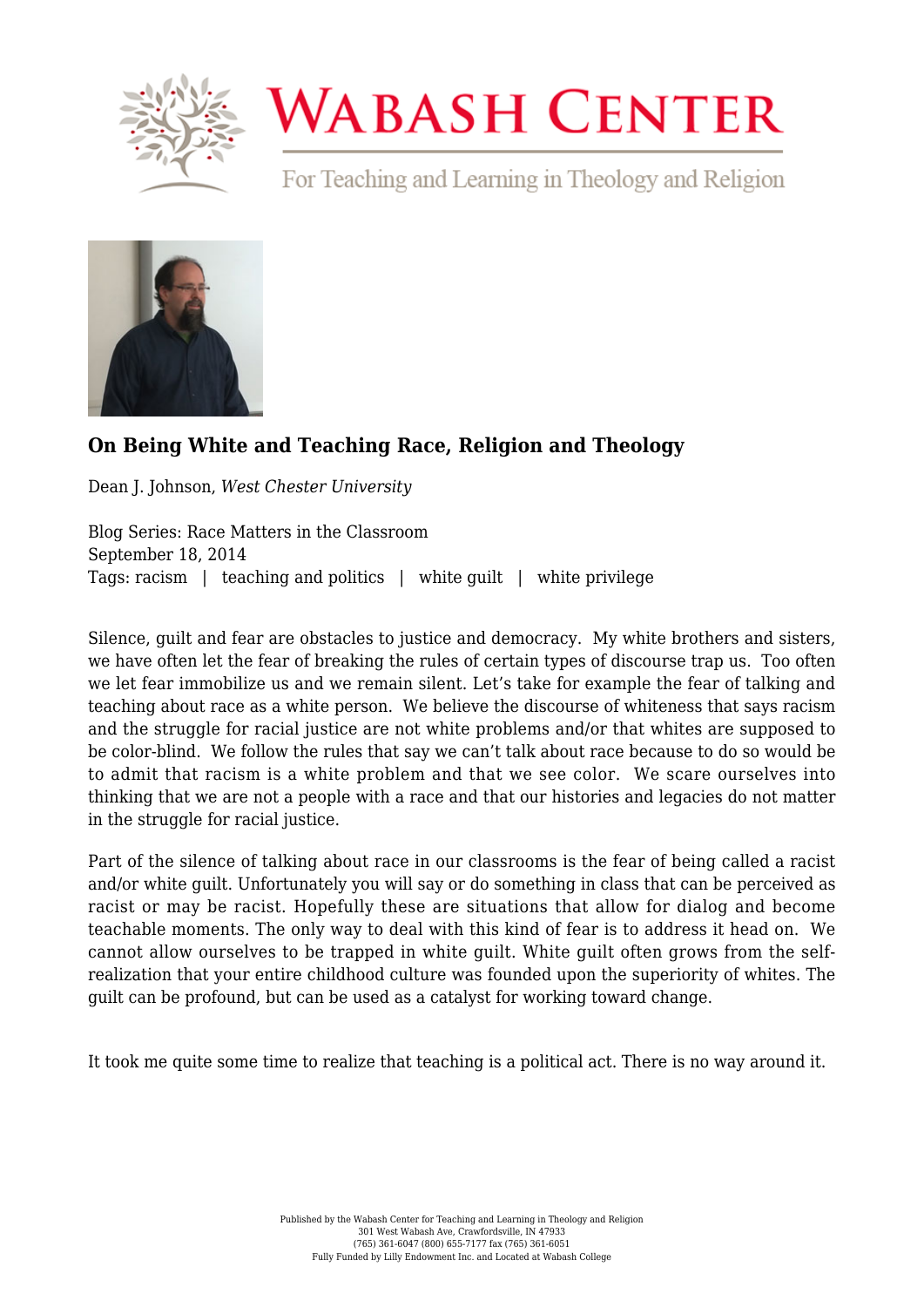It is political because education is not value free. To not teach about race in our religion and theology classes is to default to the status quo. Many of our institutions do not discuss the history of the academy or how our disciplines came into being. Many of us have been trained

and taught to believe categories like religion, theology, and biblical studies are generally apolitical, race-free and genderneutral. Very little discussion takes place about the system of white Christian and colonial domination that are the foundation of our academic disciplines. It is not until you stand back with a critical eye that you realize, for example, that *theology* really means *white male theology* if all the other theologies are preceded by descriptors like: *Black, liberation, Feminist,*



*Womanist, Latino/a,* etc. Politics are at the core of our disciplines. To remain silent is to allow the systems to continue.

Here are some tools to help whites step up and speak out in the classroom:

- Become more self-aware of the power and privileges you maintain as a member of the white-ruled community and society. Attend anti-racism and anti-oppression seminars, workshops and trainings. Learn your own family's history. First, you will have a context for the roots of racism and other types of oppression in your own family. Knowing about the racism in your family will help you deal with it in your own life. Second, you will learn about the social change models in your history.
- Learn how to listen. Whites often become paternalistic, ignoring the needs and wishes of non-white people. The point is solidarity. What your students have to say is important.
- Claim boldly the role of religious, theological and biblical studies in shaping cultural ethics and morals. Students attend our classes to help them answer the big questions of life. For some, those questions include: How do I participate in the oppression of others? How do I make a difference in the world? We have an obligation to assist them form opinions and to think about ethical issues.
- Be vulnerable and honest in your classes and with your students. This is hard but important stuff. You cannot know it all and it is okay for the students to know it. It is good for students to see models of co-learning, honesty and attempts to be genuine.
- De-mystify and expose the discourse of white supremacy and name the white privileges it gives to individuals, including yourself. There is a lot of confusion about the terms *white supremacy* and *white privilege*. White supremacy is a system of oppression that suppresses non-whites in order to give advantage to whites. White privilege is a set of social benefits and advantage given to whites due to the system of white supremacy.

Talking about race and racism in our religion and theology classrooms is complex and multifaceted. It means making a commitment to changing the cultures of violence we see around us. It means taking risks. However, the rewards give aid to a more just society.

https://www.wabashcenter.wabash.edu/2014/09/on-being-white-and-teaching-race-religion-and-